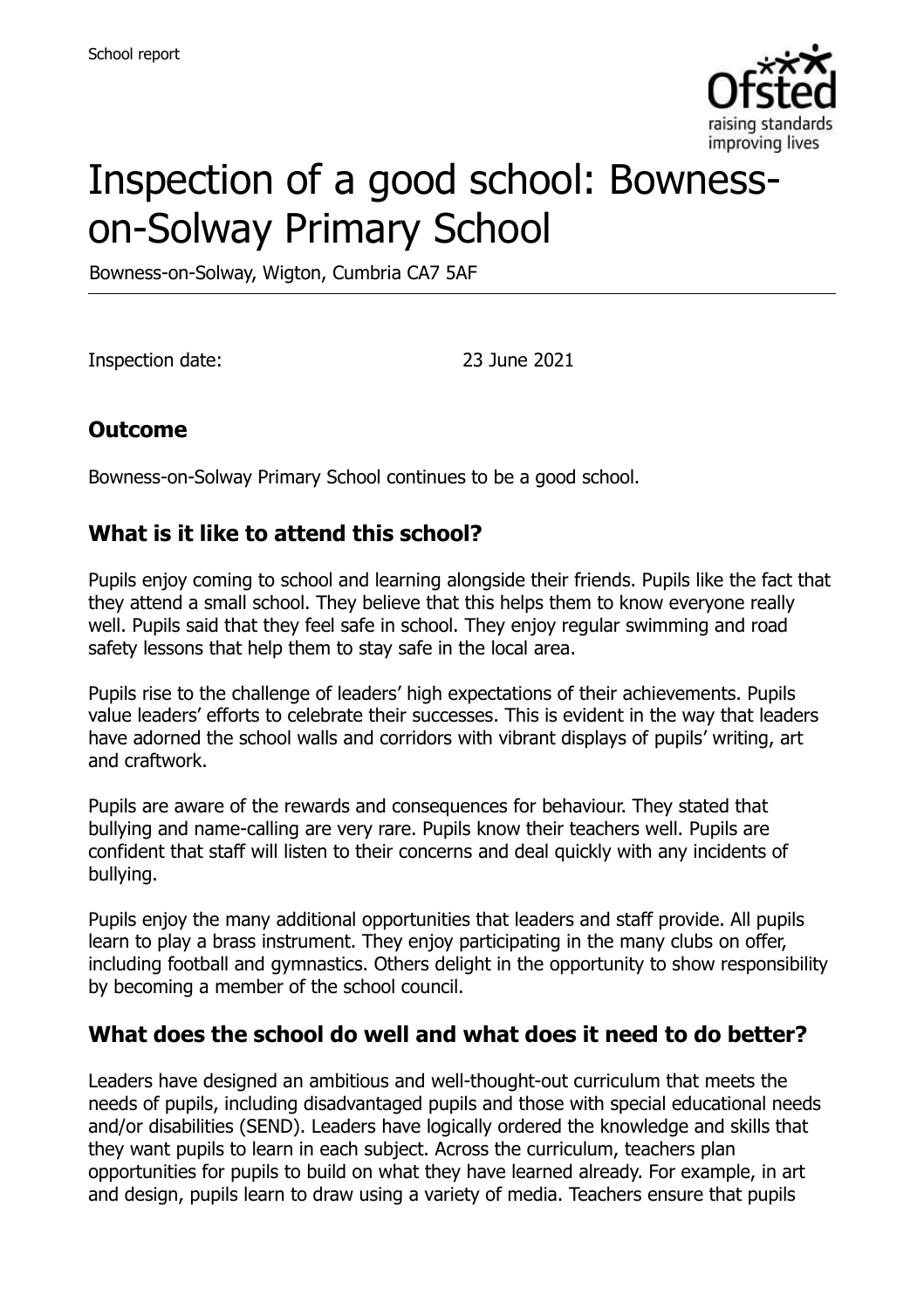

produce tones and marks before they move on to explore the effect of light on objects. This thoughtful approach to curriculum planning means that pupils can extend their knowledge over time. By the time that pupils reach the end of Year 6, they are well prepared for secondary school.

Subject leaders work alongside teachers to check on and develop further how well curriculums are being delivered. This subject-specific support is helping to enhance teachers' delivery of subject curriculums. This is particularly the case in science, physical education and mathematics. This is because subject leaders have benefited from additional training that has enhanced their own subject expertise. That said, in some other subjects, leaders have been unable to access similar training. This means that these leaders are not as well equipped to support teachers in delivering the planned curriculum as effectively as possible.

Leaders have made the teaching of early reading and phonics central to the school's curriculum. Staff deliver new phonics knowledge in an ordered way. This enables pupils, including children in the early years, to learn new sounds in a logical order. Teachers carefully match the books that pupils take home so that pupils can practise the sounds that they learn in class. This supports pupils in reading accurately and fluently. The leader for English works alongside staff to ensure that the teaching of phonics follows the school's plans. Teachers and support staff provide extra help for pupils, including older pupils in key stage 2, to catch up if they fall behind with their reading.

Teachers enhance the curriculum through a range of additional activities. For example, pupils, including disadvantaged pupils and those with SEND, engage in fundraising for local charities. As well as this, pupils have raised money to provide lifeboat volunteers with necessary equipment. Pupils also collect food parcels for the local food bank. Teachers regularly plan opportunities for pupils to learn about other faiths and cultures.

Staff instil high expectations of pupils' behaviour from the start of the early years. Children and pupils engage in their learning with little fuss. They are seldomly distracted in lessons. This helps pupils to learn well.

Governors hold leaders to account for the breadth and quality of the curriculum. For example, members of the governing body understand how well staff support pupils with SEND to access the curriculum. Staff are positive about school leaders. They feel valued. For instance, staff expressed their appreciation for the consideration that leaders give to the staff's well-being and work-life balance.

#### **Safeguarding**

The arrangements for safeguarding are effective.

Leaders make careful checks on the suitability of adults who work in the school. Staff receive regular training to keep their safeguarding skills up to date. This helps them to spot potential signs of neglect or abuse. Leaders work with several external agencies to provide support for pupils and their families. Leaders have ensured that pupils learn how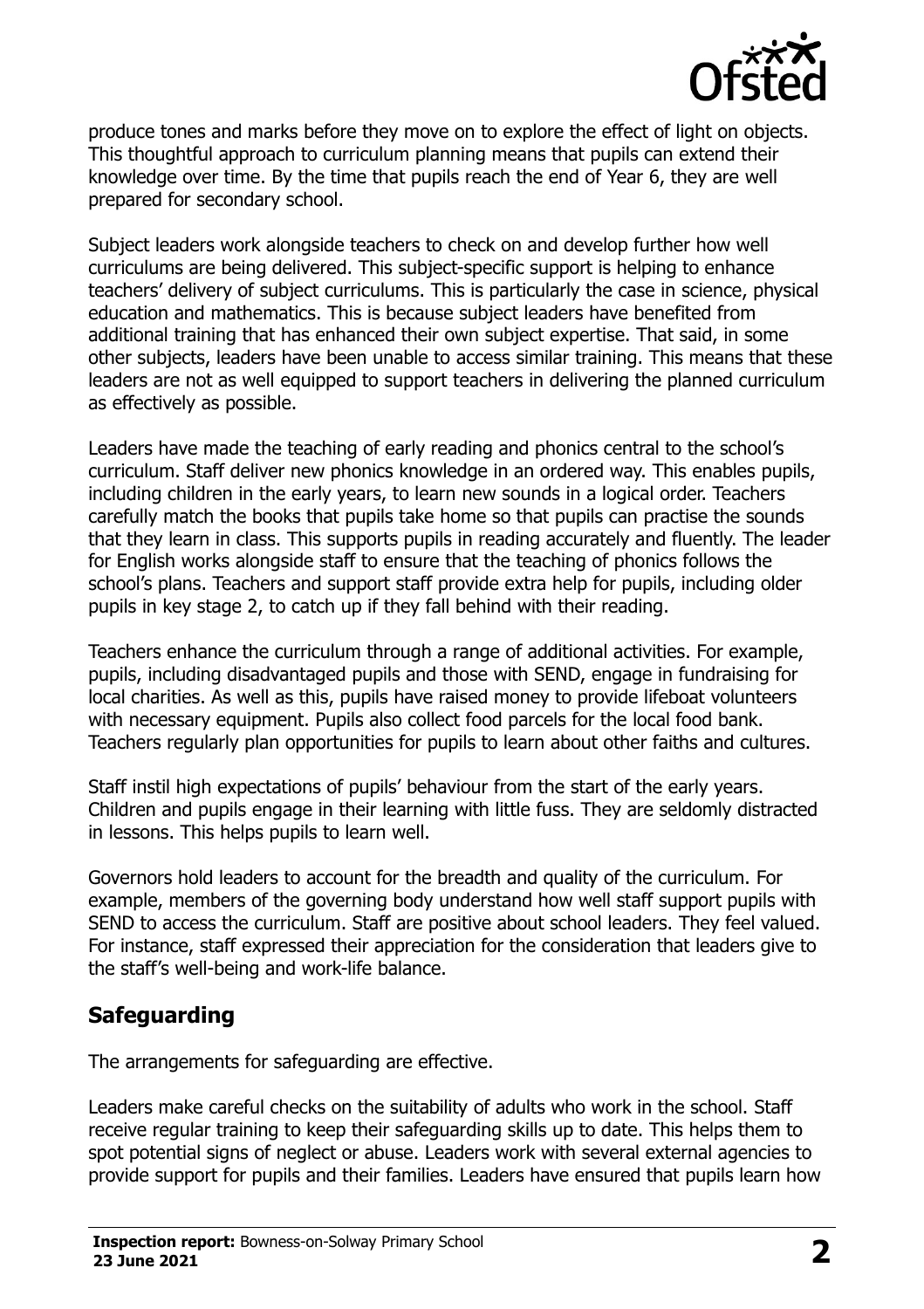

to keep themselves safe. As well as learning about local risks, pupils learn how to stay safe online.

# **What does the school need to do to improve?**

# **(Information for the school and appropriate authority)**

■ Some subject leaders have not had opportunities to advance their own subject-specific pedagogical knowledge. This means that in some subjects, leaders are not able to support teachers with the delivery of some subject curriculums. Leaders should explore ways to offer subject-specific training to subject leaders. They should ensure that subject leaders provide improved levels of support to teachers. This is to enable them to help all pupils to know and remember even more of what they have learned.

## **Background**

When we have judged a school to be good, we will then normally go into the school about once every four years to confirm that the school remains good. This is called a section 8 inspection of a good or outstanding school. We do not give graded judgements on a section 8 inspection. However, if we find some evidence that a good school could now be better than good, or that standards may be declining, then the next inspection will be a section 5 inspection. Usually this is within one to two years of the date of the section 8 inspection. If we have serious concerns about safeguarding, behaviour or the quality of education, we will convert the section 8 inspection to a section 5 inspection immediately.

This is the first section 8 inspection since we judged the school to be good in May 2015.

#### **How can I feed back my views?**

You can use Ofsted Parent View to give Ofsted your opinion on your child's school, or to find out what other parents and carers think. We use information from Parent View when deciding which schools to inspect, when to inspect them and as part of their inspection.

The Department for Education has further quidance on how to complain about a school.

If you are the school and you are not happy with the inspection or the report, you can complain to Ofsted.

#### **Further information**

You can search for published performance information about the school here.

In the report, 'disadvantaged pupils' refers to those pupils who attract government pupil premium funding: pupils claiming free school meals at any point in the last six years and pupils in care or who left care through adoption or another formal route.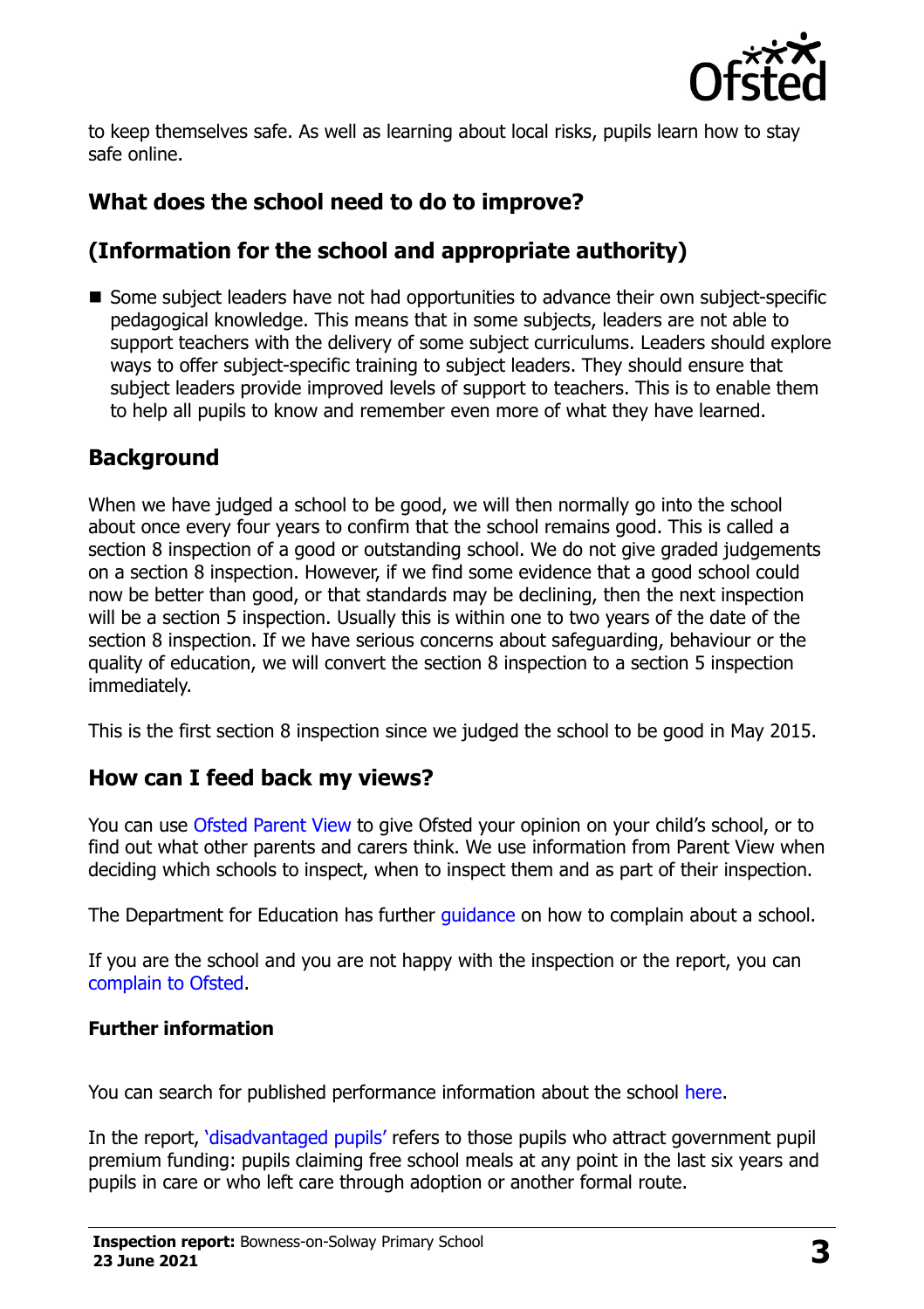

## **School details**

| Unique reference number             | 112414                                                                 |
|-------------------------------------|------------------------------------------------------------------------|
| <b>Local authority</b>              | Cumbria                                                                |
| <b>Inspection number</b>            | 10183998                                                               |
| <b>Type of school</b>               | Primary                                                                |
| <b>School category</b>              | Community                                                              |
| Age range of pupils                 | 4 to 11                                                                |
| <b>Gender of pupils</b>             | Mixed                                                                  |
| Number of pupils on the school roll | 46                                                                     |
| <b>Appropriate authority</b>        | The governing body                                                     |
| <b>Chair of governing body</b>      | <b>Claire McCaul</b>                                                   |
| <b>Headteacher</b>                  | <b>Susan Davies</b>                                                    |
| <b>Website</b>                      | http://www.bowness-on-<br>solway.cumbria.sch.uk                        |
| Dates of previous inspection        | 12 and 13 May 2015 under section 5 of the<br><b>Education Act 2005</b> |

#### **Information about this school**

Since the previous inspection, a new chair of the governing body has been appointed.

#### **Information about this inspection**

- This was the first routine inspection the school received since the COVID-19 (coronavirus) pandemic began. Inspectors discussed the impact of the pandemic with school leaders and have taken that into account in their evaluation.
- During this inspection, inspectors met with the headteacher and four members of the governing body, including the chair of governors.
- Inspectors held a telephone conversation with a representative of the local authority.
- Inspectors viewed a range of safeguarding documentation, including the single central record. Inspectors met with the designated safeguarding leader and checked how leaders record and respond to safeguarding concerns.
- Inspectors did deep dives in early reading, mathematics and art and design. As part of this work, inspectors visited lessons and met with subject leaders and teachers.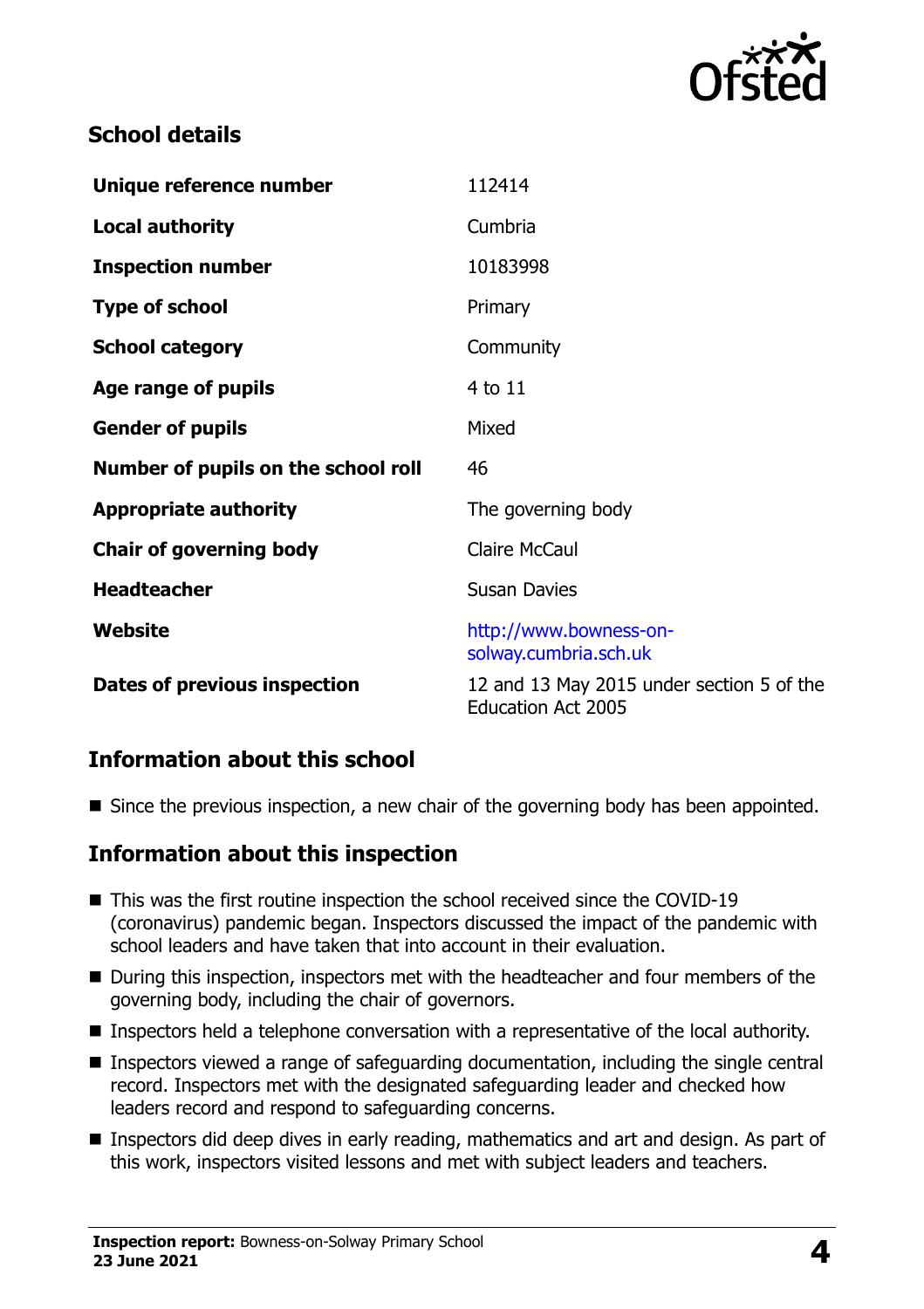

- **Inspectors viewed examples of pupils' work and spoke with them about their learning.** Inspectors observed children and pupils reading to a trusted adult.
- **Inspectors spoke with staff about their workload and well-being.**
- Inspectors considered the 16 responses to Parent View, Ofsted's online questionnaire, including 16 free-text comments.

#### **Inspection team**

John Donald, lead inspector **Her Majesty's Inspector** 

Jan Corlett **Disk Corpus** Corlett **Ofsted Inspector**